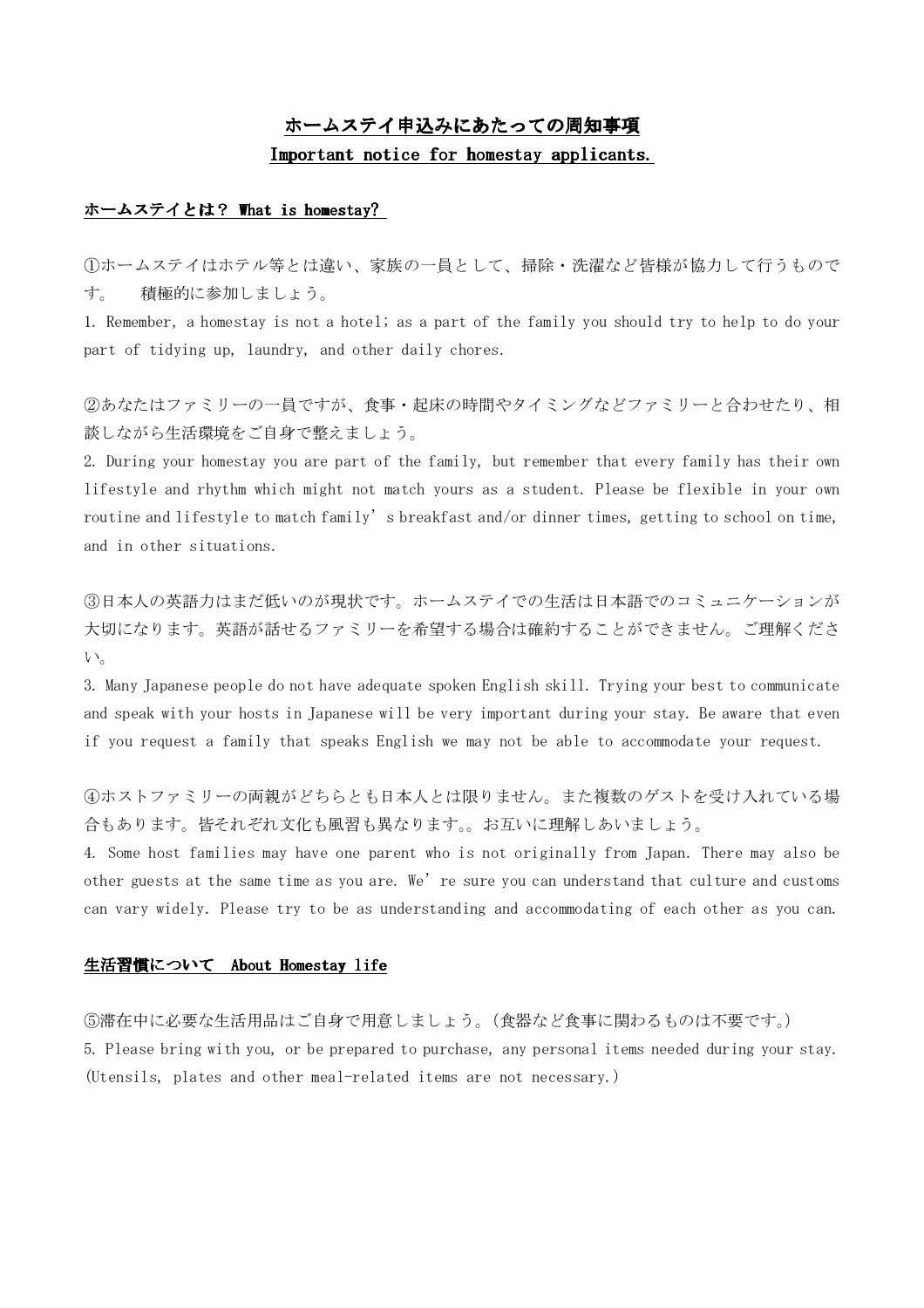⑥ホストファミリーによっては日中あなたが家に 1 人でいることをご自宅にいるのを不安視される方も います。授業休講などやむ得ない理由で早く帰宅する場合は、連絡をしましょう。

6. Some families feel a little uncomfortable with guests staying home alone at home during the day while everyone else is away. In the case of a half-day at school or other times when you must be at home during the day, be sure to let your family know as soon as possible.

⑦申込書に病気・アレルギーなどの記載がなく、入居後に判明した場合は退去を依頼する場合もござい ます。事前に必ず申告してください。

7. You may be asked to leave a homestay in the event that you are found to have an illness, allergy, or other issue that you did not mention on the application form. Please let us know in advance.

⑧当社では事前に宗教を確認させていただいています。、残念ながら日本は多民族国家ではない為、他宗 教への理解が低い家庭があるのも現状です。お互いを理解しあえる環境作りを心がけております。

8. We ask participants their religious affiliation on the application form in order to facilitate a better understanding between the family and guest, and create a better environment for both parties. As Japan is not a multi-ethnic country, many families know very little about other religions and/or religious practices. Thank you for understanding.

# 食事・設備について About meal and facility

⑨ホストファミリーは、あなたが生活のために必要な実費のみが支払われているボランティアホストフ ァミリーです。そのため提供される食事も普段家庭で食べている日常的なメニューになります。

9. Your host family receives a compensation that is just enough to cover the actual living expenses incurred during your stay, making them close to a "volunteer host family". As a result, meals you will eat will generally be simple (for Japanese standards) and more like the usual home cooking enjoyed by everyday families.

Example Meals: Breakfast  $\rightarrow$  1. Toast/other bread and coffee; 2. Cereal and milk; 3. Rice, miso soup and pickled veggies

Dinner  $\rightarrow$  1. Somen noodles in broth or dipping sauce; 2. Curry and rice

例) 朝食→①パンとコーヒー、②シリアル、③ご飯、味噌汁に漬物 夕食→①そうめんのみ②カレーライスのみ

また、寝具や設備等もホテルのようではなく、一般的なものになります。ご承知おきください。 Also, please be aware that you will be staying in an everyday residence, so please don't expect the bedding and other household facilities to be like a hotel.